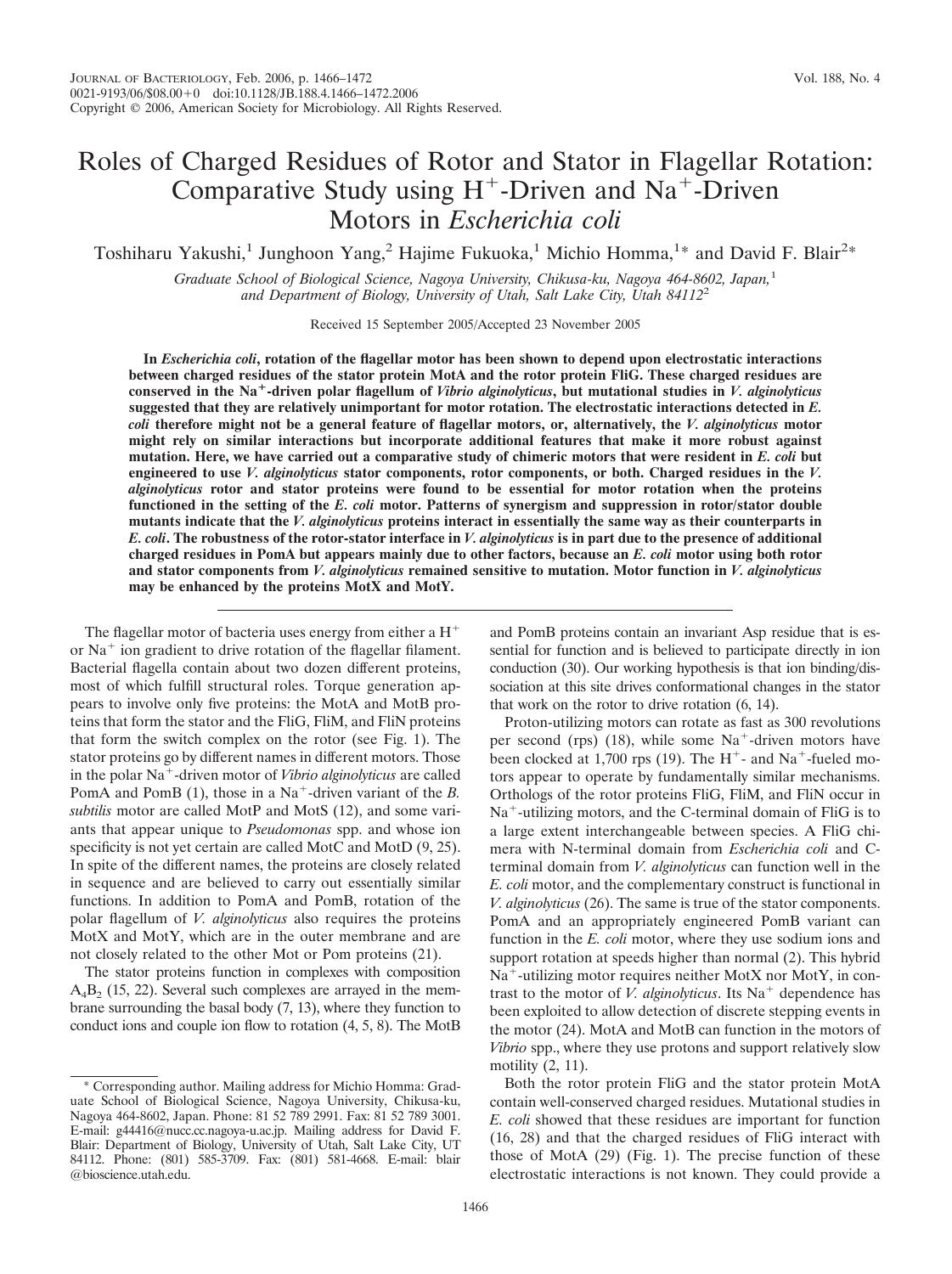

FIG. 1. (A) Arrangement of proteins that function in rotation in the flagellar motor of *E. coli*. (B) Topology of the stator proteins MotA and MotB and functionally important residues of the rotor and stator. The indicated charged residues of MotA and FliG were shown to engage in functionally important interactions in the flagellar motor of *E. coli* (16, 28, 29). Asp32 of MotB is essential for rotation and has been implicated in proton conduction (30). PBD, peptidoglycan binding domain.

physical linkage between MotA and FliG to ensure that conformational movements in the stator are effectively transmitted to the rotor, or they might serve to signal the rotor position to the stator so that ion-gating events in the stator are appropriately timed (6, 14). Whatever their roles, the rotor-stator interactions are fairly robust, because mutations that neutralized any one of the charges had little effect on function. Mutations that reversed charge, or that neutralized two charges, were necessary to disrupt swarming ability in *E. coli* (16, 28, 29).

Mutational studies of charged residues in the motor of *V. alginolyticus* have given somewhat different results. Although the charged residues that are functionally important in *E. coli* are conserved in the *V. alginolyticus* FliG and PomA proteins, most mutations in them had little effect on *V. alginolyticus* motility in swarming or swimming assays (26, 27). Although certain combinations of mutations did impair motility, the charge alterations needed to impair motility were even greater than in *E. coli*, and because multiple mutations were necessary to give a strong motility impairment, the functional defects might conceivably have been due to alterations in protein structure rather than loss of functionally important charges per se. Thus, the possibility arose that electrostatic interactions between the rotor and stator do not occur in the *V. alginolyticus* motor or are relatively unimportant for function. Alternatively, such interactions might occur and make a significant contribution to motor function but be augmented by other features of the *V. alginolyticus* motor that make the rotor-stator interface more resilient. One might expect the rotor-stator interface to be more robust in the *V. alginolyticus* motor, because it rotates about five times faster than that of *E. coli* and the viscous load is borne by a single filament rather than a bundle.

Here, we have undertaken comparative studies of the *E. coli* and *V. alginolyticus* proteins that form the rotor-stator interface to understand better the differences noted in previous mutational studies. We engineered flagellar motors that were resident in *E. coli* cells but contained rotor components, stator components, or both stator and rotor components from *V. alginolyticus*. In each type of motor, mutations were made in the conserved charged residues and effects were measured in swarming and swimming assays. The results indicate that the *V. alginolyticus* proteins engage in electrostatic interactions that are similar to those occurring in *E. coli*. The *V. alginolyticus* motor must incorporate some additional features that make the rotor-stator interface more resistant to mutation. Some of this robustness appears due to additional charged residues that are present in PomA but not MotA, but most is due to factors besides the MotA (PomA) and FliG proteins themselves. The motor in *E. coli* remained relatively sensitive to mutation of the charged residues even when it used both rotor and stator elements from *V. alginolyticus*, implying that other factors, possibly including the MotX and MotY proteins unique to the sodium-driven motor, must contribute to the resiliency of the rotor-stator interface in the *V. alginolyticus* motor.

### **MATERIALS AND METHODS**

**Strains, plasmids, and mutagenesis.** Strains and plasmids are listed in Table 1. MotA and its mutant variants were expressed from plasmid pDFB45. The chimeric FliG protein FliGEV consists of residues 1 to 241 of *E. coli* FliG fused to residues 262 to 351 of *V. alginolyticus* FliG. It was expressed from the arabinose promoter in plasmid pTY402. Mutations in FliGEV were made using the QuikChange procedure (Stratagene). Mutations in *E. coli* FliG were made using the Altered Sites procedure (Promega), as described previously (17).

PomA and its variants were expressed from either pYS3 or pYS13, depending on whether ampicillin or chloramphenicol resistance was needed. These plasmids also encode PotB, a fusion protein consisting of residues 1 to 50 of *V. alginolyticus* PomB fused to residues 59 to 308 of *E. coli* MotB. PotB allows PomA to function in *E. coli*, whereas PomB does not (2). Mutations in PomA were made by using the QuikChange procedure.

**Motility assays.** Assays of swarming in soft agar used TB (1% tryptone, 0.5% NaCl) and 0.27% Bacto agar. When needed, chloramphenicol was used at 12.5 μg/ml and ampicillin at 50 μg/ml. When cells contained pYS3 or pTY402 (or mutant variants), 1 mM arabinose was included to induce expression of the chimeric *fliG* gene. Single colonies of fresh transformants were picked onto swarm plates, plates were incubated at 32°C, and swarm diameters were measured at regular intervals. Swarm rates were calculated from linear fits to the data and are reported relative to wild-type controls included in the experiments.

To assay motility in liquid medium, a single colony of a fresh transformant was inoculated into TB plus appropriate antibiotics and cultured overnight with shaking at 32°C. Overnight cultures were diluted 100-fold into fresh TB and incubated for 4.5 h at 32°C. Motility was scored visually under a phase-contrast microscope.

#### **RESULTS**

**Motor with stator from** *E. coli* **and FliG C-terminal domain from** *V. alginolyticus***.** Charged residues in the C-terminal do-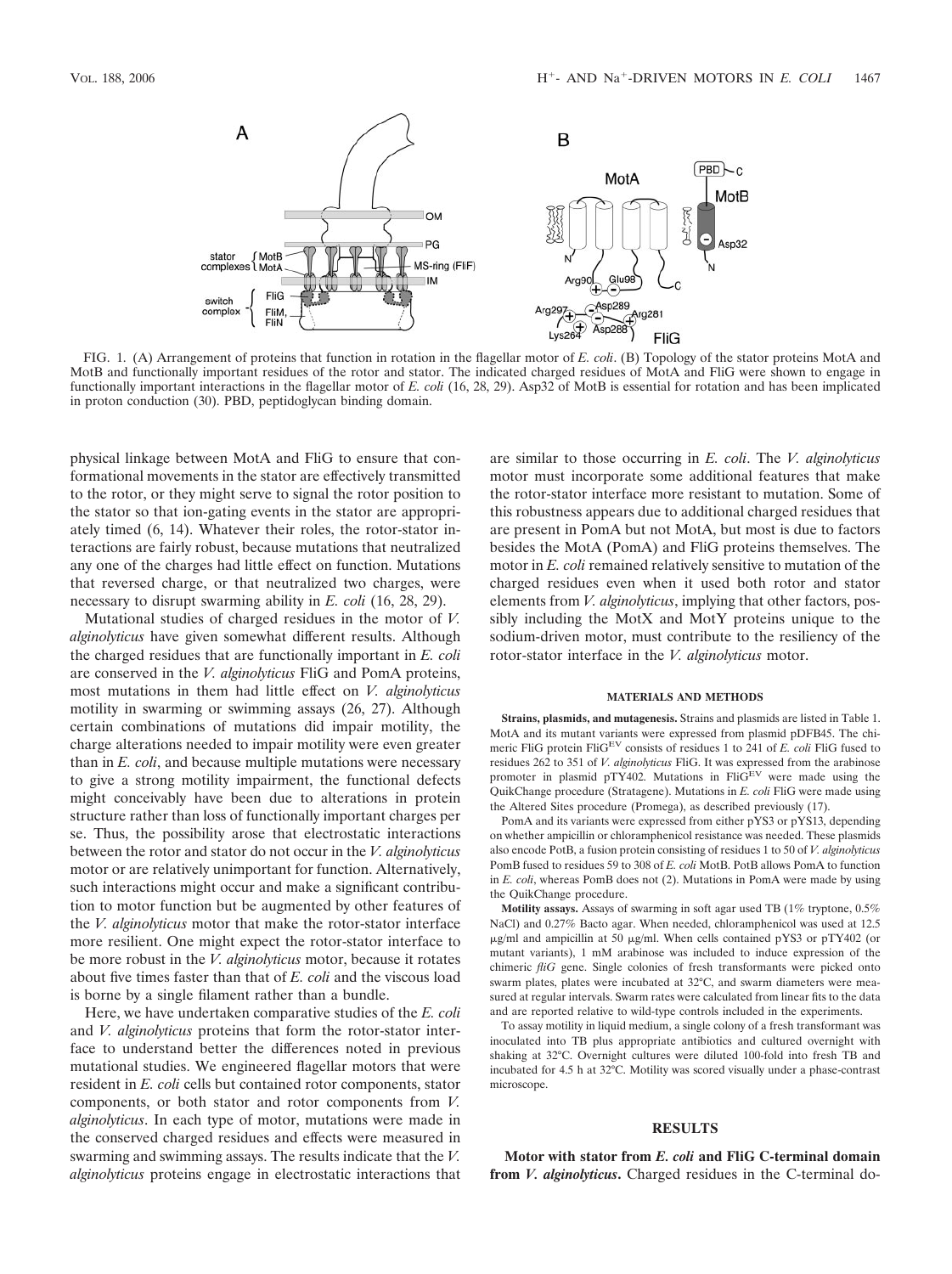| Strain or<br>plasmid | Description                                           | Source or reference                 |
|----------------------|-------------------------------------------------------|-------------------------------------|
| <b>DFB245</b>        | $motA\Delta filG$                                     | 30                                  |
| pAlter-1             | $Tc^r$ ; defective $Ap^r$ ; vector for mutagenesis    | Promega                             |
| pBAD24               | pBR322-derived, araBAD promoter, Ap <sup>r</sup>      | J. Beckwith, Harvard Medical School |
| pBAD33               | pACYC184-derived, araBAD promoter, Cm <sup>r</sup>    | J. Beckwith                         |
| pDFB45               | motA motB behind trp promoter                         |                                     |
| pDFB97               | E. coli fliG behind ara promoter; Cm <sup>r</sup>     | D. Blair                            |
| pMMB206              | lacI, tac promoter, Cm <sup>r</sup>                   | 20                                  |
| pSL27                | pAlter-1 derivative encoding $E$ . coli fliG          |                                     |
| pTY402               | $\frac{\text{fliG}^{EV}}{\text{gene}}$ in pBAD33      | 26                                  |
| pYA25                | pBAD24 derivative with inverted multiple cloning site | Y. Asai, Nagoya University          |
| pYS3                 | <i>pomA potB</i> in pYA25                             | Y. Sowa, Nagoya University          |
| pYS13                | <i>pomA potB</i> in pMMB206                           | Y. Sowa, Nagoya University          |

TABLE 1. Strains and plasmids

main of FliG were found to be important for motor rotation in *E. coli* (16) but less important in *V. alginolyticus* (26). A chimeric FliG protein (FliG<sup>EV</sup>) consisting of residues 1 to 241 of *E. coli* FliG fused to residues 262 to 351 of *V. alginolyticus* FliG functions well in the motor of *E. coli* (26). To examine the role of electrostatic interactions in the motor using the chimeric rotor protein, we mutated charged residues in the C-terminal, *V. alginolyticus*-derived domain of FliGEV and measured the effects on swarming and swimming. Results are summarized in Table 2.

In *E. coli*, three charged residues of FliG (Arg281, Asp288, and Asp289) were found to be of primary importance for motor rotation, while two others (Lys264 and Arg 297) made secondary contributions. The corresponding residues in *V. alginolyticus* FliG are Arg301, Asp308, and Asp309 (primary) and Lys 284 and Arg317 (secondary). In the *E. coli* motor using FliGEV, most mutations in these residues caused severe motility defects. The charge-reversing mutations R301D and D309K in  $\text{Fli}G^{\text{EV}}$  eliminated swarming in soft agar, and the cells were immotile under the microscope. Swarming was severely reduced by the charge-neutralizing mutation R301A. The charge reversals K284E and R317D also caused significant motility reductions (to about 40% and 30% of wild type, respectively); only the reversal D308K had no effect. Thus, although most of these mutations had only mild effects in the *V. alginolyticus* motor (an exception was R317D, which caused a severe motility impairment) (26), the charged residues of *V. alginolyticus* FliG were important for rotation when the domain was made to function in the *E. coli* motor.

Next, we examined the effects of mutations in charged residues of MotA in the motors using FliGEV. In the native *E. coli* motor, rotation is prevented by mutations that neutralize both Arg90 and Glu98 of MotA or that reverse the charge of either (28). (The conserved charged residue Glu150 was shown to make a secondary contribution to rotation in *E. coli* and is important for rotation in *Sinorhizobium meliloti* [3], but Glu150 mutations were not tested here.) Arg90 and Glu98 also proved essential for rotation in the motor using FliGEV. Swarming and swimming were eliminated by mutations that neutralized both Arg90 and Glu98 or that reversed the charge of either residue (Table 2). The single charge-neutralizing mutations had stronger effects in the motor using FliGEV than in the native *E. coli* motor; swarming was prevented by the E98Q mutation and decreased to less than half the wild-type rate by the R90A mutation. Thus, the stator residues important for rotation in the native *E. coli* motor are also important in the motor using  $\text{FliG}^{\text{EV}}$ .

TABLE 2. Effects of charged-residue mutations in a motor using the *E. coli* stator and the chimeric rotor protein FliGEV

| $\text{FliG}^{\text{EV}}$ mutation | Swarming rate for MotA mutation(s) <sup>a</sup> |             |             |           |             |             |  |  |  |
|------------------------------------|-------------------------------------------------|-------------|-------------|-----------|-------------|-------------|--|--|--|
|                                    | wt                                              | R90A        | R90E        | E98O      | R90A/E98O   | E98K        |  |  |  |
| wt                                 | 1.00                                            | 0.44        | $0.0$ (imm) | 0.0 (w,f) | $0.0$ (imm) | $0.0$ (imm) |  |  |  |
| <b>K284A</b>                       | 0.61                                            | $0.0$ (imm) |             |           |             |             |  |  |  |
| <b>K284E</b>                       | 0.41                                            | $0.0$ (imm) |             |           |             |             |  |  |  |
| R301A                              | 0.13                                            | $0.0$ (imm) |             |           |             |             |  |  |  |
| R301D                              | $0.0$ (imm)                                     | 0.0         |             |           |             |             |  |  |  |
| <b>D308A</b>                       | 0.88                                            | .14         |             |           |             |             |  |  |  |
| <b>D308K</b>                       | 1.04                                            | $0.0$ (imm) |             |           |             |             |  |  |  |
| D309A                              | 0.84                                            | 0.36        |             |           |             |             |  |  |  |
| D309K                              | $0.0$ (imm, t)                                  | 0.27        | 0.22(f)     |           |             |             |  |  |  |
| <b>R317A</b>                       | 0.38                                            | $0.0$ (imm) |             |           |             |             |  |  |  |
| <b>R317D</b>                       | 0.32                                            | $0.0$ (imm) |             |           |             |             |  |  |  |

*<sup>a</sup>* Swarming rates in soft agar relative to controls expressing wild-type (wt) MotA and FliGEV proteins. The measurements used cells of the *E. coli* strain DFB245 *(fliG motA*) transformed with a plasmid expressing MotA and a plasmid expressing the chimeric FliG protein FliG<sup>EV</sup>, each with the mutations indicated. Numbers in FliG<sup>EV</sup> correspond to numbers of the residues in the *V. alginolyticus* FliG protein to allow direct comparison with the *V. alginolyticus* FliG sequence; actual residue positions within the chimeric protein sequence are lower by 20. Instances of strong synergism are indicated in boldface and suppression by italics. Swimming behavior in liquid is indicated in parentheses: imm, immotile; w, weak motility; f, only a few cells were motile; t, trails seen in swarm plates indicating the rare occurrence of motile cells.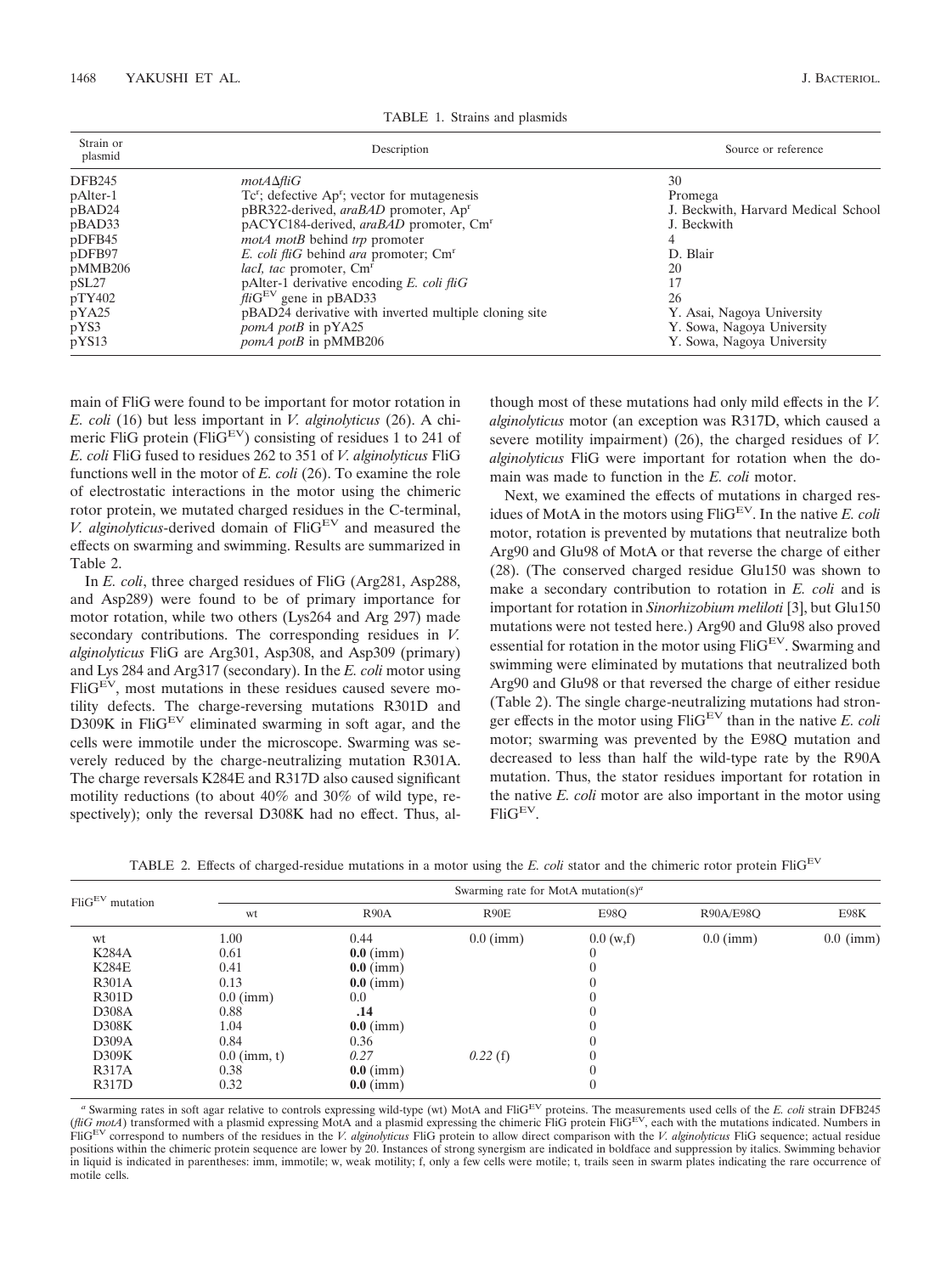

FIG. 2. Mutual suppression of charge-reversing mutations in the rotor and stator in the motor that uses the chimeric rotor protein FliGEV. *E. coli* strain DFB245 (*fliG motA*) was transformed with one plasmid that expresses MotA and a second plasmid that expresses the chimeric FliG protein FliG<sup>EV</sup>, each with the mutations indicated. The residue numbers given for FliGEV correspond to numbers in the *V. alginolyticus* FliG protein. Actual residue positions within the chimeric protein sequence are less, by 20. Fresh transformants were picked onto a plate containing TB and 0.28% agar. The plate was incubated at 32°C for 24 h.

**Synergism and suppression in the motor using FliGEV.** Evidence for electrostatic interactions in the *E. coli* motor came from instances of synergism and suppression in MotA/FliG double mutants (29). To test for synergism and suppression in the motor using  $\widehat{\text{FilG}}^{\text{EV}}$ , we expressed various combinations of charged-residue mutations in MotA and FliGEV in the *motAfliG* double mutant strain and measured the effects on swarming and swimming.

In several cases, mutations in MotA and FliG<sup>EV</sup> were tolerated singly but not when paired. The R90A mutation in MotA acted synergistically with mutations in four charged residues of  $\text{FliG}^{\text{EV}}$  (Table 2). Each of the residues showing synergism in the present experiments showed similar behavior in the previous study of the *E. coli* motor (29). Synergism involving Glu98 of MotA was also reported for the native *E. coli* motor (29) but could not be observed in the present case because the E98Q mutation alone was sufficient to prevent swarming of the cells using  $\text{Fli}G^{\text{EV}}$ .

Instances of mutational suppression were also observed. The charge-reversing mutation D309K in  $\text{FliG}^{\text{EV}}$  prevented motility when the stator was the wild type, but some swarming and swimming were restored when the R90A or R90E mutation was present in MotA (Table 2 and Fig. 2). The suppression seen here in the motor using  $\text{FliG}^{\text{EV}}$  was not as strong as that reported previously in *E. coli* but was similar in involving the same pair of charged residues (28).

**Chimeric motor with stator from** *V. alginolyticus* **and rotor from** *E. coli***.** Results above indicate that rotation of the motor using  $\text{Fil} \mathbf{G}^{\text{EV}}$  depends upon electrostatic interactions similar to those occurring in the native *E. coli* motor. Although the motor using FliGEV contains a rotor element from *V. alginolyticus*, it did not exhibit the resiliency of the *V. alginolyticus* motor but was somewhat more sensitive to mutation than the motor of *E. coli*. To determine whether the stator from *V. alginolyticus* can confer greater resistance to mutation, we examined a motor using the stator proteins from *V. alginolyticus* and the native

*E. coli* rotor. The *V. alginolyticus* stator proteins have previously been shown to function well in *E. coli*, provided that the C-terminal part of PomB is replaced with the corresponding part of MotB (2). The C-terminal domain of MotB is located in the periplasm and has not been implicated in direct rotorstator interactions. We studied the effects of charged-residue mutations in PomA, coexpressed with the appropriate PomB-MotB fusion, termed PotB. Results of swarming and swimming assays are summarized in Table 3.

The relevant charged residues of PomA are Arg88 and Glu96, which correspond to residues Arg90 and Glu98 of MotA. In the *V. alginolyticus* motor, mutations of Arg88 or Glu96 had relatively weak effects (27). When PomA was resident in the *E. coli* motor, Arg88 and Glu96 were important for function. Swarming was eliminated by mutations that neutralized both residues (R88A/E96Q) or reversed the charge of either (R88E, E96K) (Table 3). Cells of the R88E and E96K mutants were immotile, and cells of the R88A/E96Q mutant showed only weak motility under the microscope. This weak motility was eliminated by the additional neutralization of other residues nearby in the sequence (K89, E97, and E99). Thus, although the PomA protein resident in *E. coli* motors is slightly more resistant to mutation than MotA (the R90A/ E98Q mutant is immotile in *E. coli* [28]), Arg88 and Glu96 are clearly important for rotation.

Next, we examined the effects of mutations in FliG in the motor using the *V. alginolyticus* stator. Mutations in the charged residues of primary importance (Arg281, Asp288, and Asp289 [16]) caused severe defects in the motors using PomA. Swarming was prevented by mutations that neutralized any two of these residues or that reversed the charge of Arg281 or Asp289 (Table 3). Swimming in liquid was either eliminated or greatly weakened. Thus, the same charged residues in FliG are essential for rotation whether the stator is from *E. coli* or *V. alginolyticus*.

TABLE 3. Effects of charged-residue mutations in a motor using stator components from *V. alginolyticus* and the rotor of *E. coli*

| Mutation(s)                           | Swarming rate <sup>a</sup> |
|---------------------------------------|----------------------------|
| PomA                                  |                            |
| <b>R88A</b>                           | 0.0(w)                     |
| E96O                                  | 0.9                        |
| R88A/E96O                             | 0.0(w)                     |
| R88A/K89A/E96O/E97O/E99O              | $0.0$ (imm)                |
| <b>R88E</b>                           | 0.0(f)                     |
| <b>E96K</b>                           | 0.0(f)                     |
| FliG                                  |                            |
| R <sub>281</sub> D                    | $0.0$ (imm)                |
| <b>D288K</b>                          | 0.2                        |
| <b>D289K</b>                          | $0.0$ (imm) <sup>b</sup>   |
| R281A/D288A                           | $0.0$ (imm)                |
| R281A/D289A                           | $0.0$ (imm)                |
| D <sub>288</sub> A/D <sub>289</sub> A | 0.0(w)                     |
| D288K/D289K                           | $0.0$ (imm)                |

*<sup>a</sup>* Relative to a control strain expressing wild-type PomA and FliG. The measurements used cells of the *E. coli* strain DFB245 (*fliG motA*) transformed with a plasmid expressing PomA and PotB, and another plasmid expressing *E. coli* FliG, each with the mutations indicated. Swimming behavior in liquid medium is indicated in parentheses: imm, immotile; f, a few cells show weak motility; w,

<sup>*b*</sup> Becomes motile in the presence of attractant.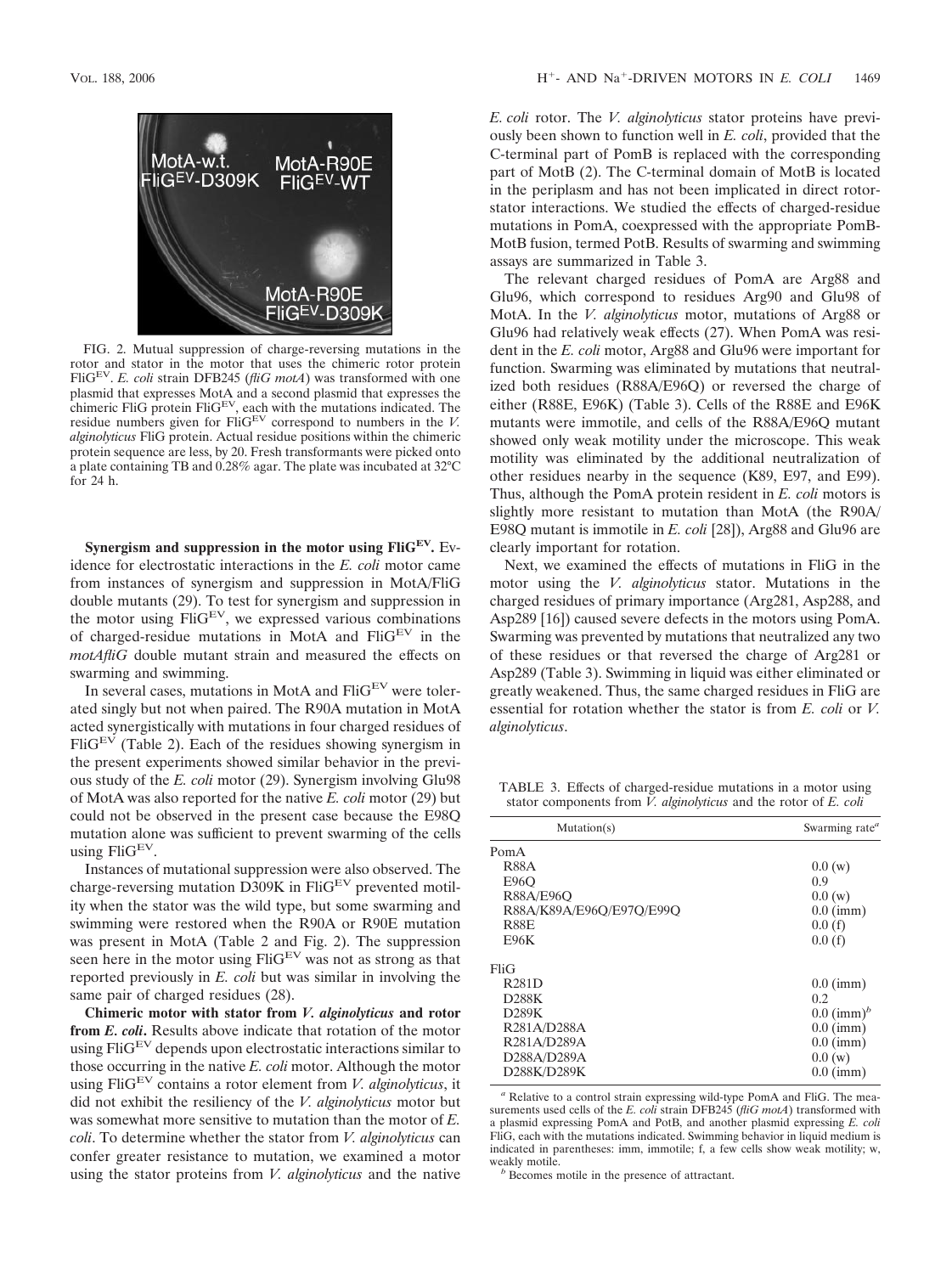TABLE 4. Effects of charged-residue mutations in a motor using both stator and rotor elements from *V. alginolyticusa*

| FliG <sup>EV</sup><br>mutation | PomA mutation(s) |             |             |             |                                        |        |      |           |                              |           |                         |             |
|--------------------------------|------------------|-------------|-------------|-------------|----------------------------------------|--------|------|-----------|------------------------------|-----------|-------------------------|-------------|
|                                | $\mathbf{wt}^b$  | wt          | <b>R88A</b> | <b>K89A</b> | E96O                                   | E97O   | E99O | R88A/E96O | R88A/K89A/E96O/<br>E97O/E99O | R88E      | K89E                    | E96K        |
| $\mathbf{wt}^b$                | 1.0              |             | 1.0         | $1.1\,$     | $1.1\,$                                | 1.1    | 0.9  | 1.1       | 1.0                          | <b>NM</b> | <b>NM</b>               | <b>NM</b>   |
| wt                             |                  | $1.0\,$     | 0.36        | 0.85        | 0.97                                   | 1.0    | 1.0  | 0.0(w)    | $0.0$ (imm)                  | 0.0(w)    | 0.75                    | $0.0$ (imm) |
| <b>K284A</b>                   | 1.0              | 0.55        | 0.0(w)      | 0.0(w)      | 0.0(w)                                 | 0.48   | 0.62 |           |                              |           |                         |             |
| <b>K284E</b>                   | 0.2              | 0.23        |             |             |                                        |        |      |           |                              |           |                         |             |
| R301A                          | 0.7              | 0.33        | 0.0(f)      | 0.0(f)      | 0.0(f)                                 | 0.0(m) | 0.1  |           |                              | <b>NM</b> | $0.0 \, \mathrm{(imm)}$ | $0.0$ (imm) |
| <b>R301D</b>                   | 0.4              | $0.0$ (imm) |             |             |                                        |        |      |           |                              | 0.0(NM)   | $0.0$ (imm)             | $0.0$ (imm) |
| D308A                          | 1.1              | 0.98        | 0.55        | 1.11        | 0.91                                   | 1.18   | 1.18 |           |                              | 0.04      | 0.76                    | $0.0$ (imm) |
| D308K                          | 0.9              | 0.78        |             |             |                                        |        |      |           |                              | 0.08      | 0.85                    | $0.0$ (imm) |
| D308K/E311O                    | <b>NM</b>        | 1.08        |             |             |                                        |        |      |           |                              | 0.09      | 0.68                    | $0.0$ (imm) |
| D309A                          | 1.2              | 0.98        | 0.19        | 0.38        | 0.07                                   | 0.91   | 1.04 |           |                              | 0.04      | 0.12                    | $0.0$ (imm) |
| D309K                          | 1.1              | 0.16(f)     |             |             |                                        |        |      |           |                              | 0.05      | 0.0(w)                  | $0.0$ (imm) |
| <b>R317A</b>                   | 0.6              | 0.12        | 0.0(f)      |             | $0.0 \text{ (w)} 0.0 \text{ (w)} 0.06$ |        | 0.22 |           |                              |           |                         |             |
| <b>R317D</b>                   | $0.0$ (imm)      | 0.0(f)      |             |             |                                        |        |      |           |                              |           |                         |             |

<sup>a</sup> Swarming rates of mutants relative to controls expressing wild-type (wt) PomA and FliG<sup>EV</sup> proteins. The measurements used cells of the *E. coli* strain DFB245 (*motA fliG*) transformed with a plasmid expressing PomA and PotB and a second plasmid expressing the chimeric rotor protein FliGEV, each with the mutations indicated. Instances of strong synergism are indicated in boldface and suppression by italics. Swimming behavior in liquid is indicated in parentheses: m, motile; w, weakly motile; f, a few cells showed weak motility; imm, immotile; NM, not measured.<br>*b* Swarming rates of FliG mutants and of PomA mutants in the native *Vibrio* motor are from references 26 and 27, respectively.

*E. coli* **motor that uses both stator and rotor components from** *V. alginolyticus***.** The *E. coli* motor using either rotor or stator elements from *V. alginolyticus* remained relatively sensitive to mutation of the charged residues. To determine whether the *V. alginolyticus* stator and rotor components together can confer greater resistance to mutation, we examined a motor that uses both stator and rotor components from *V. alginolyticus*. PomA, PotB, and FliGEV were expressed in the *E. coli motAfliG* strain, and the effects of various single or double mutations were studied in swarming and swimming assays as before. Results are summarized in Tables 4 and 5.

The motor using both rotor and stator components from *V. alginolyticus* showed mutational defects that were generally similar to the *E. coli* motor. Swarming was prevented by charge-reversing mutations in Arg88 or Glu96 of PomA or residue Arg301 or Asp308 of FliG<sup>EV</sup>. Synergistic effects were also similar: although most single mutations were tolerated, swarming was prevented by several pairs of charge-neutralizing mutations, involving two residues of PomA or a residue of PomA in combination with a residue of  $\text{Fli}G^{\text{EV}}$  (Table 4 and Fig. 3). Suppression was observed for the residue pair Arg88/ Asp309, which correspond to Arg90/Asp289 in the *E. coli* proteins, and also for the pair Arg88/Asp308 (Table 4 and Fig. 4).

TABLE 5. Effects of double charge-neutralization mutations in PomA in the motor using both rotor and stator components from *V. alginolyticusa*

| Second PomA | First PomA mutation |             |      |      |           |      |  |
|-------------|---------------------|-------------|------|------|-----------|------|--|
| mutation    | wt                  | <b>R88A</b> | K89A | E96O | E97O      | E99O |  |
| wt          | 1.0                 | 0.36        | 0.85 | 0.97 | 1.00      | 1.00 |  |
| <b>R88A</b> | 0.36                |             | 0.0  | 0.0  | 0.17      | 0.35 |  |
| K89A        | 0.85                |             |      | 0.40 | 0.80      | 0.93 |  |
| E96O        | 0.97                |             |      |      | <b>NM</b> | NM   |  |
| E97O        | 1.00                |             |      |      |           | NM   |  |
| E99O        | $1.00\,$            |             |      |      |           |      |  |

*<sup>a</sup>* Swarming rates relative to wild-type (wt) controls. Boldface indicates cases of synergism in the double mutants. NM, not measured.

**Additional charged residues in PomA contribute to function.** The slightly greater resiliency of the motor using the *V. alginolyticus* stator suggests that PomA might contain one or more functionally important charged residues not found in MotA. Lys89 of PomA, in particular, was found to be important for optimal function of the motor that used *V. alginolyticus* components, and instances of synergism suggest that it might interact with a charged residue(s) of the rotor (Table 4). To identify other, potentially important charged residues present in PomA but not MotA, we aligned sequences of MotA from several H<sup>+</sup>-utilizing motors and PomA proteins from several



FIG. 3. Synergistic action of two charge-neutralizing mutations in the stator (A) or a charge-neutralizing mutation in the stator and another in the rotor (B) in the motor that uses both stator and rotor elements from *V. alginolyticus*. *E. coli* strain DFB245 (*fliGmotA*) was transformed with a plasmid that expresses PomA and PotB and a second plasmid that expresses  $\text{FliG}^{\text{EV}}$ , each with the mutations indicated. The residue number for FliGEV is the position in the *V. alginolyticus* FliG protein. Transformants were cultured in liquid medium overnight, and aliquots were spotted onto a plate containing TB and 0.27% agar. Plates were incubated at 30°C for 10 h (most strains) or 10.8 h (the E96Q/D309A mutant). w.t., wild type.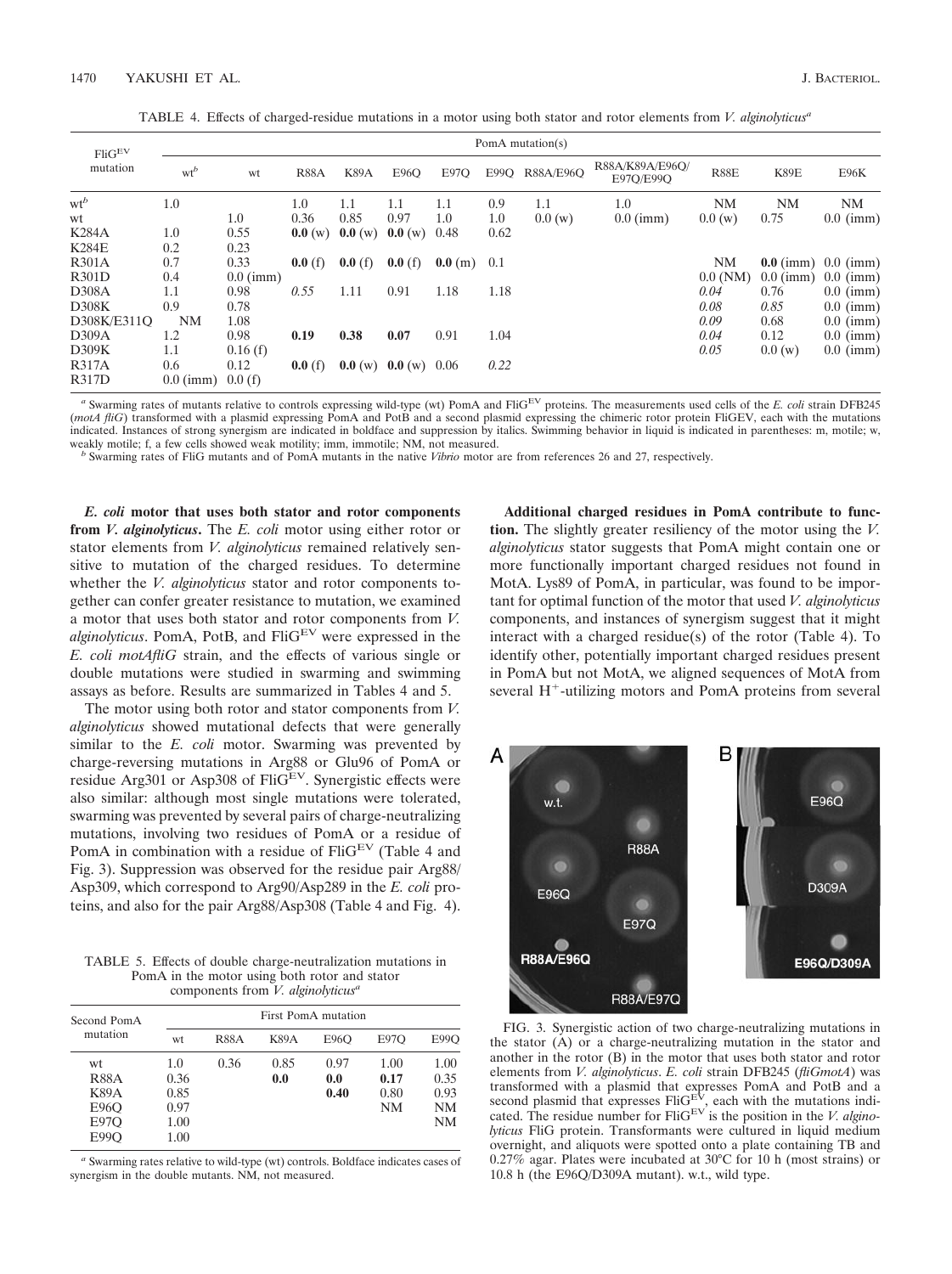

FIG. 4. Suppression of a charge-reversing mutation in the stator by a charge-reversing mutation in the rotor in the motor that uses both stator and rotor elements from *V. alginolyticus*. PomA, with the mutation R88E, and PotB were expressed from one plasmid, and FliGEV with the mutation D309K was expressed from a second plasmid. Procedures were as described in the legend to Fig. 2, except that the plates were incubated for 28 h.

(putatively)  $Na<sup>+</sup>$ -using motors. Mutations were made in candidate charged residues that occur in PomA but not MotA, and function was assayed both in motors using *E. coli* FliG and motors using the chimeric rotor protein FliG<sup>EV</sup>. Sixteen positions in PomA were tested. Motility was eliminated or greatly reduced by charge-reversing mutations in any of the six residues Asp114, Arg135, Lys203, Arg215, Asp220, and Arg232 (Table 6).

## **DISCUSSION**

Because most mutations in the charged residues of rotor and stator components in *V. alginolyticus* had little or no effect on motility (10, 26, 27), the possibility arose that these charged residues, although conserved, do not make a critical contribution to function in the polar flagellar motor of *V. alginolyticus*. Alternatively, the residues might have important roles in both types of motor, but their action could be augmented by additional features of the *V. alginolyticus* motor that make its function more resistant to mutation. The present results argue that charged residues at the rotor-stator interface play similar roles in the flagellar motors of *V. alginolyticus* and *E. coli*. When the rotor and stator components of *V. alginolyticus* are made to function in an otherwise *E. coli*-based motor, mutations in the key charged residues cause motility defects that are similar to those seen in *E. coli*. Patterns of synergism and suppression in rotor/stator double mutants are also similar, indicating that the interactions between rotor and stator are basically the same whether the proteins come from *E. coli* or *V. alginolyticus*.

The previous mutational studies of PomA (27) and FliG (26) gave some indication that charged residues contribute to function of the *V. alginolyticus* motor, albeit to different extents than in the *E. coli* motor. The charge-reversing mutation R317D in *V. alginolyticus* FliG impairs motility strongly (more so than the corresponding mutation in *E. coli*) (26). Double mutations in PomA that neutralize one charge and reverse another charge cause a strong motility impairment (27); i.e., a change of 3 charge units in the *V. alginolyticus* stator had effects roughly equivalent to a 2-unit change in *E. coli*. Thus, we may suggest that electrostatic interactions between the rotor and stator contribute to motor rotation in both species and that the *V. alginolyticus* motor incorporates additional features that strengthen the rotor-stator interaction and make it more resistant to mutation.

The robustness of the rotor-stator interaction in *V. alginolyticus* appears due in part to the presence of additional charged residues in PomA. These include residue Lys89, which is near the previously identified residues of importance, residues Asp114 and Arg135 in other segments of the first cytoplasmic domain, and residues Lys203, Arg215, Asp220, and Arg232 in the second cytoplasmic domain. We do not know whether all of these charged residues of PomA contribute to a single functionally important site on the protein, nor have we determined whether they interact with charged residues of FliG. Additional charged residues cannot be responsible for all of the robustness of the *V. alginolyticus* motor, however, because an *E. coli* motor using both rotor and stator components from *V. alginolyticus* remained sensitive to mutation. We have not yet identified all of the factors contributing to the robustness of the *V. alginolyticus* motor; among the possibilities are the proteins MotX and MotY, which are essential for rotation of the *V. alginolyticus* motor and might modulate the rotorstator interaction so that it is more resistant to mutation.

A recent analysis of charged residues in the *S. meliloti* motor casts additional light on the variation that can occur at the rotor-stator interface (3). Unlike *E. coli*, which steers by means of reversals in motor direction, *S. meliloti* directs its movements by modulating the speed of exclusively clockwise-rotating motors, a behavior termed chemokinesis (23). The charged residues in MotA and most of those in FliG are conserved in *S. meliloti*, and detailed mutational analysis confirms that they are engaged in functionally important electrostatic interactions at the rotor-stator interface (3). The topology of the interactions and the relative importance of the various residues

TABLE 6. Effects of mutations in other charged residues of PomA*<sup>a</sup>*

|                    | Swarming rate <sup>a</sup> |                                    |
|--------------------|----------------------------|------------------------------------|
| Mutation           | FliG rotor                 | $\text{FliG}^{\text{EV}}$<br>rotor |
| E97K               | 1.0                        | 1.0                                |
| E99K               | 1.0                        | 1.0                                |
| K107E              | 1.0                        | 1.0                                |
| D114K              | $0.0$ (imm)                | $0.0$ (imm)                        |
| D117K              | 1.0                        | 1.0                                |
| D119K              | 1.0                        | 1.0                                |
| R <sub>122</sub> E | 1.0                        | 1.0                                |
| <b>D128K</b>       | 0.5                        | 1.0                                |
| D133K              | 1.0                        | 1.0                                |
| <b>R135E</b>       | $0.0$ (imm)                | $0.0$ (imm)                        |
| <b>H136D</b>       | 1.0                        | 0.4                                |
| <b>K203E</b>       | $0.0$ (imm)                | $0.0$ (imm)                        |
| D209K              | 1.0                        | 1.0                                |
| <b>R215E</b>       | $0.0$ (imm)                | $0.0$ (imm)                        |
| D220K              | $0.0$ (imm)                | $0.0$ (imm)                        |
| <b>R232E</b>       | 0.0(f)                     | 0.0(w)                             |

*<sup>a</sup>* Rates relative to wild-type controls included on the plates. Positions 97 through 136 are in the first cytoplasmic domain of MotA, and positions 203 and higher are in the second cytoplasmic domain (see topology in Fig. 1). Swimming behavior in liquid is given in parentheses: imm, immotile; w, weakly motile; f, a few cells showed weak motility.